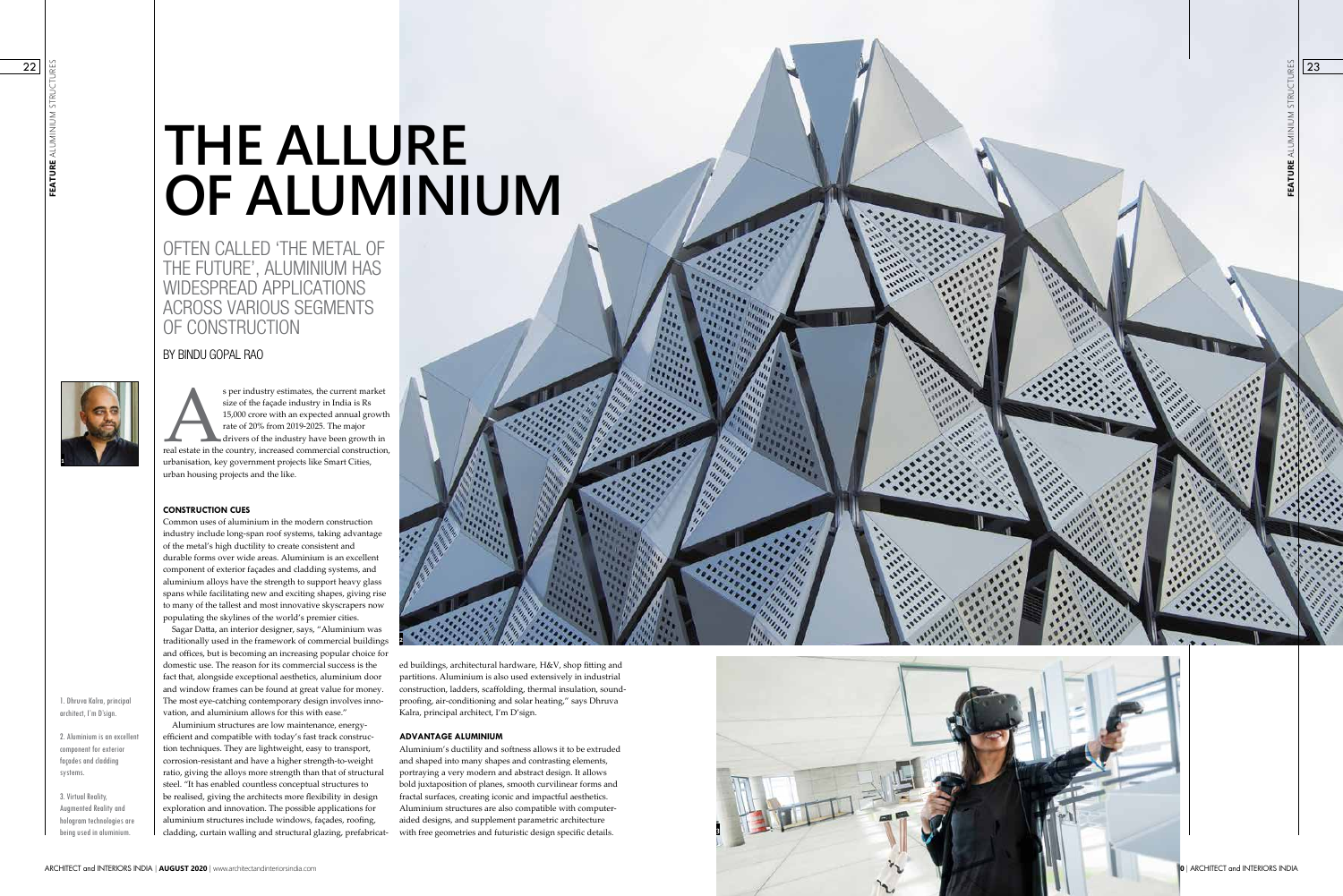**FEATURE** ALUMINIUM STRUCTURES



provides to architects. Amardeep Gulri, founder & principal designer, Deco-Arte, says, "Aluminium is a tool for unlimited creativity in the hands of the architect or interior designer, making it possible to create structures that cannot be made from wood, plastic, or steel. Thanks to its low specific weight, an aluminium plate constitutes half the weight of steel with the same stiffness. So, the weight of aluminium structures is one-half to two-thirds the weight of steel structures and up to one-seventh the weight of reinforced concrete structures with the same bearing capacity, making it a new age element in the field of construction. That is why aluminium is today used in high-rise buildings and skyscrapers. Window frames, panels, domed roofs and other wide-span constructions and ornaments are increasingly made with aluminium. Today, it is used for roofs, siding, translucent panes, window and door frames, staircases, air-conditioning systems, solar protection, heating systems, furniture and many other things."

Santhosh Garudanagiri Lingappaiah, partner, KK & GL Partners, adds, "As the material is lightweight and durable, it leads to a new architectural and structural flexibility of designing large scale and span structures with less time. It requires less onsite fabrication compared to steel and adds to the simplicity of fabrication. Also, it's ideal to build for both low temperature and high moisture conditions."

#### **TECH EDGE**

Aluminium, as a material, has an edge over steel and other metals, due to its properties such as its light weight, corrosion-resistance and functionality in shape and size. It also offers reduced load on the building and helps in reducing the carbon footprint.

in this Deco-Arte glass house. **I** this case) as it is available in a broad range of customisations It is the material of choice for an exterior façade of the Today, aluminium occupies about 55% share of the total fenestration market in India, followed by 25-30% share of wood and steel, and the relatively new uPVC at 15-20%. Aluminium is widely preferred by the evolved customers (builders, in

Edwin R Saldanha, MD, Doors & Doors System, says, "3D

5. Amardeep Gulri, founder & principal designer, Deco-Arte.

6. Edwin R Saldanha, MD, Doors & Doors System.

7. Aluminium can withstand most climatic changes as seen





New anti-corrosion finishes along with high-tech surface treatments are making aluminium structures more durable and versatile. Techniques like anodising and electrostatically sprayed coating have introduced a range of surface colours, like bronze, grey, red and blue, to match the desired design requirements, thus allowing for more imaginative designs. Aluminium being a 'forever material' is well adapted to the need for sustainability. It is a plentiful material and can be recycled repeatedly without loss of properties.

8. Deco-Arte uses aluminum and glass as a partition in an office, making the space fluidic.  $\ge$ 

"Be it appealing aesthetics, high strength-to-weight ratio, functionality or sustainability, aluminium enables one to innovate, adapts itself to different kinds of buildings, and fits well with the need for environment-friendly construction even providing desired performance for ambience like sound insulation and greater thermal performance to keep the comfort level inside the building. An aluminium window in a building is not lost or consumed during the lifetime of a building, but only used, and can be recycled an indefinite number of times; there is no longer a 'grave' or land filling stage. Aluminium fulfils the idea of a 'cradle-to-cradle' approach," says Subhendu Ganguly, MD, AluK India.



4. Floor-to-ceiling aluminiu windows used for a residential façade by Deco-Arte.

### **METAL MATTERS**

designs and structures. The 3D model helps in making a better plan, which helps avoid rectification and rework at the time of execution. Also, it enables a sales executive to market the product and design in a better way." There has been a rapid increase in the usage of ACPs (Aluminium Composite Panels) over the years for all modern structural designs.

"Aluminium can be shaped into myriad forms while still maintaining the strength and durability of the frames. It's also more weather-resistant than traditional wood, which helps it stand up against even the harshest conditions. All the world's



and price points, with a faster production cycle as compared to uPVC. Aluminium is the metal of choice for architects in evolved markets worldwide because of its superlative properties. Case in point, the 2019 world average for aluminium consumption in construction was 24%, compared to China where it is 31% and India where it is only 11%.

Aluminium can be formed into nearly any shape, which makes it extremely popular for structural applications and building components like doors, windows, sliding, roofing, curtain walls, sun shading, flashings, balustrades and decorations, to name a few. Aluminium is lightweight while offering similar, or better, strength and resilience. When used as a base metal in construction, aluminium structures weigh 35-65% less than steel, while providing equivalent strength. Fitting into the 21st century design trends, modern aluminium alloys are easily able to support the weight of heavy glass spans, for buildings designed around harnessing natural light for energy-efficiency. The extrusion process offers an almost infinite range of forms and sections, allowing designers to integrate numerous functions into one profile. Rolled products may be manufactured flat, curved, shaped into cassettes, or sandwiched with other materials. In addition, aluminium can be sawed, drilled, riveted, screwed, bent, welded and soldered in the workshop or on the building site.

#### **FORM MEETS FUNCTION**

It is the material of choice for an exterior façade of the

9. Aluminium windows used as part of the façade lend a minimalistic look, while also bringing in a lot of natural light at this Deco-Arte project.

**9**